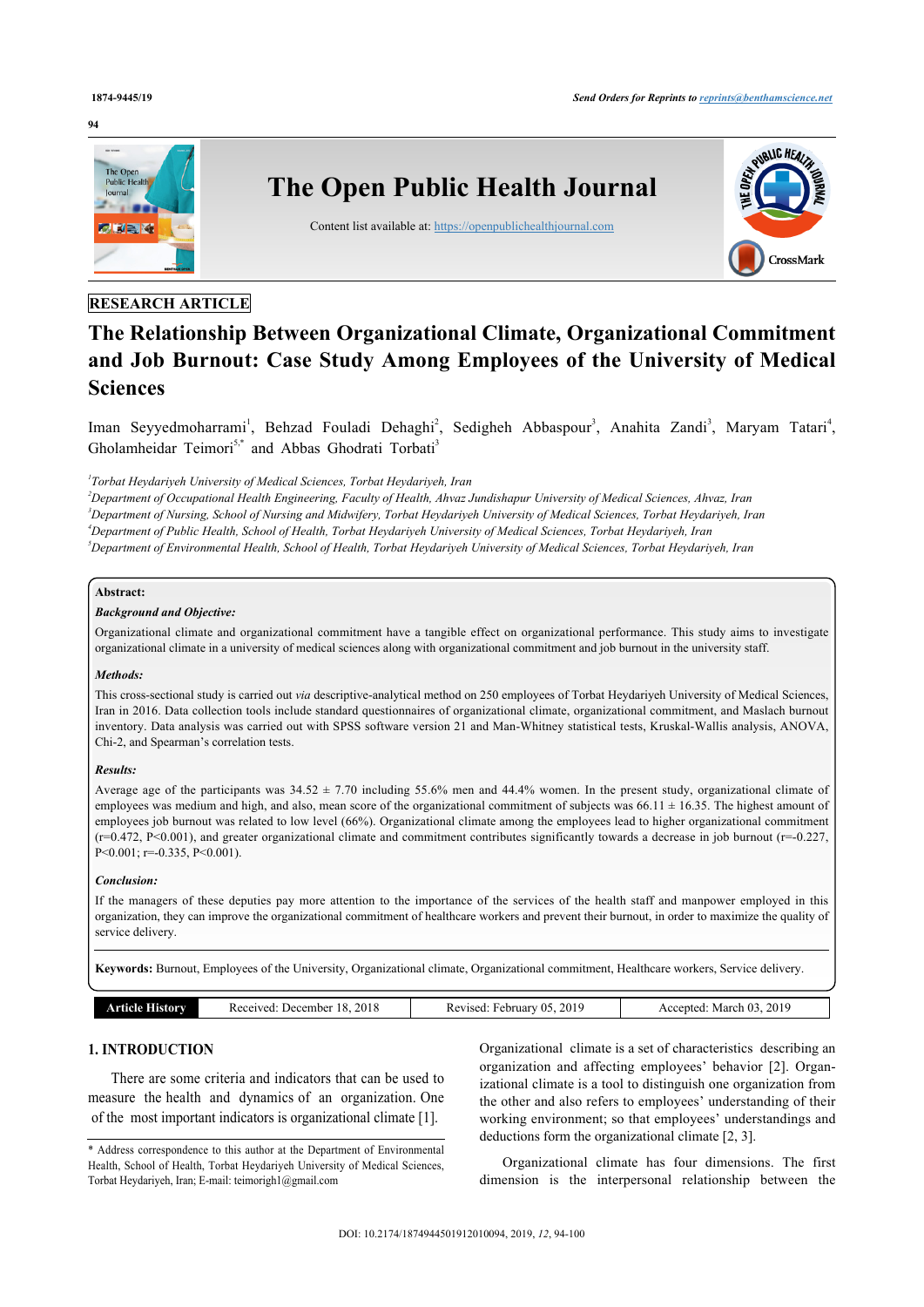employees which indicates trust, cooperation-based climate, and competition-based climate, quality of the relationships in different sections of the organization, and support or rejection behaviors toward new employees. Other dimensions of organizational climate include hierarchical nature of the organization, challenging or boring nature of the work, and focus on support and incentives of employees[[4](#page-5-3)]. An appropriate organizational climate can be useful to motivate the employees, improving employees' spirituality, improving people's cooperation in decision makings, and increasing innovation as an important source of mental health, and vice versa. Therefore, any changes in different sections of the organization lead to immediate and deep change of employees' performance [\[5\]](#page-5-4).

Organizations need efficient and committed staff. Lack of commitment to the organization, insufficient accuracy in performing the responsibilities, and lack of cooperation and active involvement are among the most important problems of executive systems which form a gap between human resources and organizations. To overcome this problem, promoting commitment to the organization is one of the best strategies [[6](#page-5-5), [7](#page-5-6)]. Organizational commitment is a job attitude that reflects employees' loyalty to the organization and is a continuous process where employees of an organization express their interest in the goals and values of the organization[[8](#page-5-7)]. The position of organizational commitment is such that it is considered as the main attitude of the ruling on work [\[9\]](#page-5-8). Organizational commitment is an important variable in understanding employees' behavior, which, by affecting the performance of employees, increases productivity, service delivery and improves their quality [\[10\]](#page-5-9). Job burnout is one of the occupational hazards that results in lower efficiency and loss of human resources due to adverse physical effects and psychological complications[[11](#page-5-10)]. Lack of a proper organizational climate for human resources provides grounds for their burnout [\[12](#page-5-11)]. Occupational burnout is a psychiatric syndrome consisting of emotional exhaustion, depersonalization, and a reduction in the sense of individual's success that appears among medical staff more than other occupations [[13\]](#page-5-12).

In a study by Glisson and Green (2011), it is indicated that organizational climate is one of the main elements in achieving a desirable work approach among employees of an organization [\[14](#page-5-13)]. Zohar and Luria believe that organizational climate is an element that reflects common understanding of the organization's employees towards the working environment and shapes their feelings toward the organization[[15\]](#page-5-14). The reported results of Wahee and Grover indicate that factors such as justice, working conditions, job security, job salaries and benefits, comfortable work environments, and effective training can produce a significant effect on job satisfaction of individuals[[16](#page-5-15)]. A study, by Usman and Raja in Pakistan, indicated that private sector employees have higher levels of job burnout compared to governmental employees [\[17\]](#page-5-16). In a study by Bte Marmaya *et al*. on employees in Malaysia, organizational commitment was negatively related to job burnout, and those who had more commitment toward their organization had experienced more stress than individuals with less commitment[[18](#page-5-17)]. The reported results of Kouhi *et al*.

indicate that organizational commitment has a direct and significant relationship with group mentality, intimacy, consideration, seclusion, influence, dynamicity, and emphasize on production; moreover, it has an indirect and significant relationship with disturbance [\[19\]](#page-5-18). The previous studies have recognized the importance of organizational climate, job satisfaction, and job burnout [\[1](#page-5-0), [5,](#page-5-4) [20](#page-5-19)]. Providing mental and physical health to human is important, and in this regard, universities play a vital role in the development in any country. Therefore, the present study intends to investigate the organizational climate among Torbat Heydarieh University of Medical Sciences staff; it also examines the organizational commitment and job burnout levels among its employees.

Accordingly, the research hypotheses were as follows: 1. there is a significant relationship between organizational climate and organizational commitment among the university staff. 2. There is a significant correlation between organizational climate and job burnout in the university staff. 3. There is a significant relationship between organizational commitment and job burnout among university staff.

# **2. MATERIALS AND METHODS**

This cross-sectional study is carried out *via* descriptiveanalytical method on 250 employees of Torbat Heydarieh University of Medical Sciences in Razavi Khorasan province, Iran in 2016. The samples were selected by simple random sampling from the studied population. An inclusion criterion was at least 2 years of work experience at the University of Medical Sciences. The data collection tool consisted of two parts: the first part was related to demographic information including gender, type of employment, work experience and workplace of the person, and the second part included organizational climate questionnaire, organizational commitment and burnout that were used from Iranian versions.

Sussmaan and Deep questionnaire was used for evaluating organizational climate[[21](#page-5-20)]. The questionnaire has 20 descriptive words and is scored on a Likert scale from totally agree to totally disagree. The sub-scales of this questionnaire include clarity and purpose agreement, clarity and agreement of roles, satisfaction with rewards, satisfaction and agreement on procedures and the effectiveness of communication. The total score for the organizational climate questionnaire ranges from 0 to 80; so that 0 to 27 is weak, 27 to 40 is medium, and 40 and higher is strong. This questionnaire has been validated in Foladvand's study with Cronbach alpha 0.89[[22\]](#page-5-21).

In order to measure organizational commitment, the organizational commitment questionnaire of Mawday, Steers and Porter was used [[23\]](#page-5-22). This tool includes 15 items that are based on a 5-point Likert scale. The minimum score is 15, the maximum score is 105, and a high score indicates a desirable organizational commitment. The organizational commitment questionnaire was validated *via* Cronbach alpha 0.83 [\[24\]](#page-6-0). In the present study, validity of the questionnaire was 0.8.

Maslach and Jackson burnout questionnaire consists of 22 phrases that measure three aspects of occupational burnout, including emotional exhaustion, individual success and depersonalization. Nine questions are related to emotional exhaustion, 5 questions related to personality deprivation, and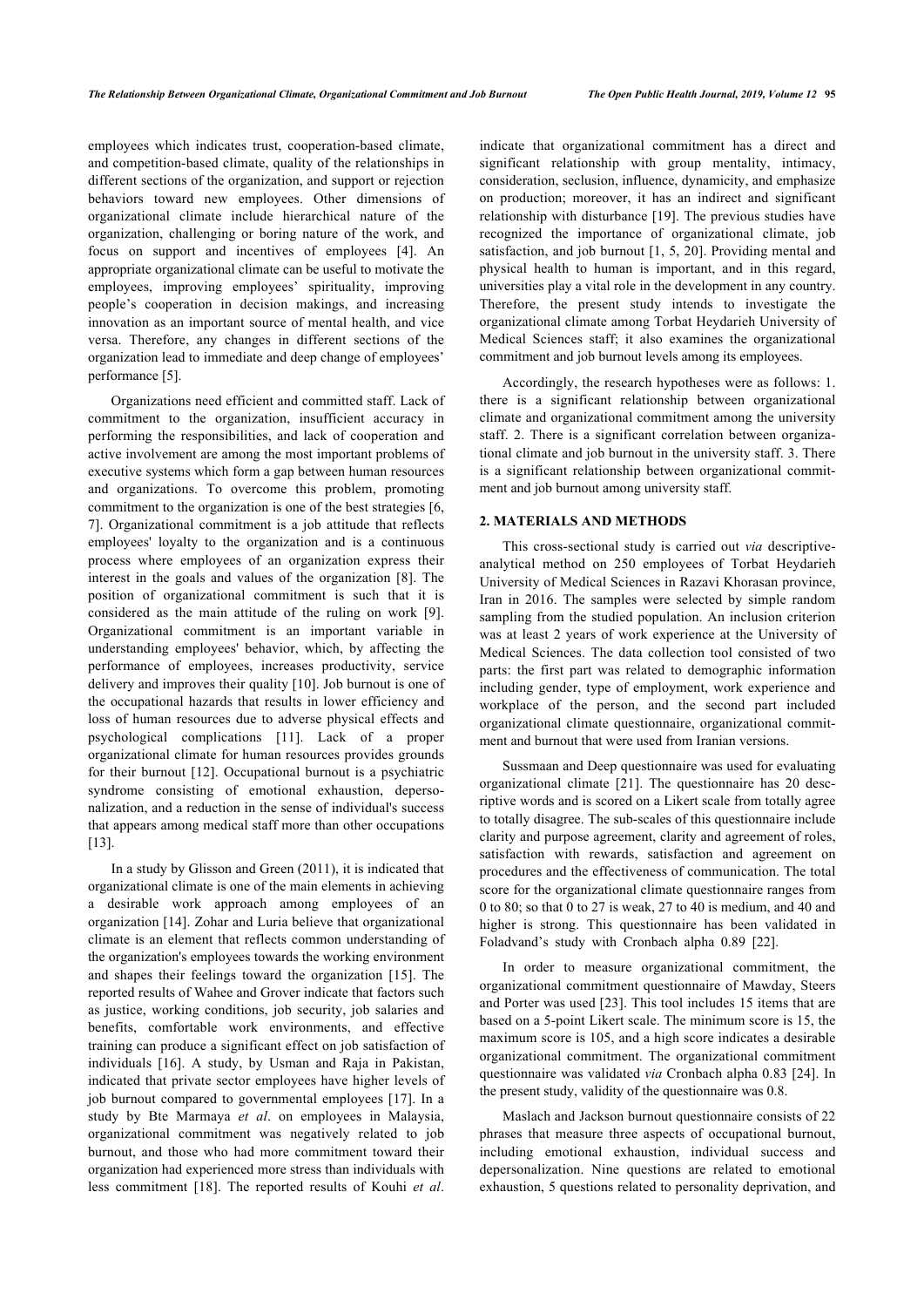8 questions related to personal competence. Four burnout values are determined based on cutting values, emotional exhaustion  $\leq$  25, personal success  $\leq$  11, and depersonalization  $\leq$  16. No burnout occurs when the values of all the three scales are lower than cutting values, mild burnout occurs when the value of one scale is lower than cutting values, medium burnout occurs when the values of two scales are lower than cutting values, and severe burnout occurs when all the three scales are lower than the cutting values. Maslach and Jackson estimated inner validity for all the sub-scales and reported the inner consistency of the questionnaire to be 0.9-0.71 with alpha coefficient [[25](#page-6-1)]. Akbari *et al*. validated the Persian version of this questionnaire using Cronbach alpha 0.84 [\[26](#page-6-2)].

The collected data were analyzed *via* SPSS software version 21, descriptive statistical indicators (frequency, percentage, mean, and standard deviation), and inferential statistics (Man-Whitney test, Kruskal-Wallis analysis, ANOVA, Chi-2, and Spearman's correlation).

# **3. RESULTS**

The mean and standard deviation of the subjects in this study were  $34.52 \pm 7.70$  years. 139 participants (55.6%) of the samples were male and 111 participants (44.4%) were women. 62 (25%) of them were corporal recruitment employees, 148 (59%) of them were contract employees, and 40 (16%) of them were official employees. 24 (9.6%) participants worked in treatment deputy department, 72 (28.8%) participants worked in health deputy department, 95 (38%) participants worked in development deputy department, and 59 participants (23.6%) worked in teaching hospitals. Among the employees of the University of Medical Sciences, organizational climate score of 28 participants (11.2%) was weak, score of 56 participants (22.4%) was medium, and score of 166 (66.4%) participants was strong.

According to Table**1**, there was a significant statistical difference between the variable levels of organizational climate, gender, and job category ( $P < 0.05$ ). The score of organizational climate was higher in men than in women. Officially hired employees had a stronger organizational climate score. Also, people with higher than 10 years work experience and those working in the treatment deputy department had a higher organizational climate score.

Mean and standard deviation of organizational commitment score of the employees at the University of Medical Sciences was  $66.11 \pm 16.35$ . The mean of organizational commitment score between weak, moderate and strong levels was statistically significant ( $P < 0.05$ ). Employees with a strong organizational climate score had a higher organizational commitment score, as presented in Table**2**.

Fig. (**1**) Indicates the level of occupational burnout among the employees of the University of Medical Sciences, from the level of no burnout to severe, which shows that the highest percentage of burnout is related to low level with the value of 166 (66.4%).

Table **[3](#page-3-2)** indicates the relationship between organizational climate, organizational commitment and occupational burnout of all employees using Spearman correlation test. There was a significant and direct correlation between organizational climate and organizational commitment scores of the whole employees  $(r = 0.472, P < 0.05)$ , however, there was a significant and reverse correlation between organizational climate and burnout ( $r = -0.227$ ,  $P < 0.05$ ). Also, there was a significant and reverse correlation between organizational commitment and burnout ( $r = -0.335$ ,  $P < 0.05$ ).



Fig. (1). Levels of job burnout in studied subjects.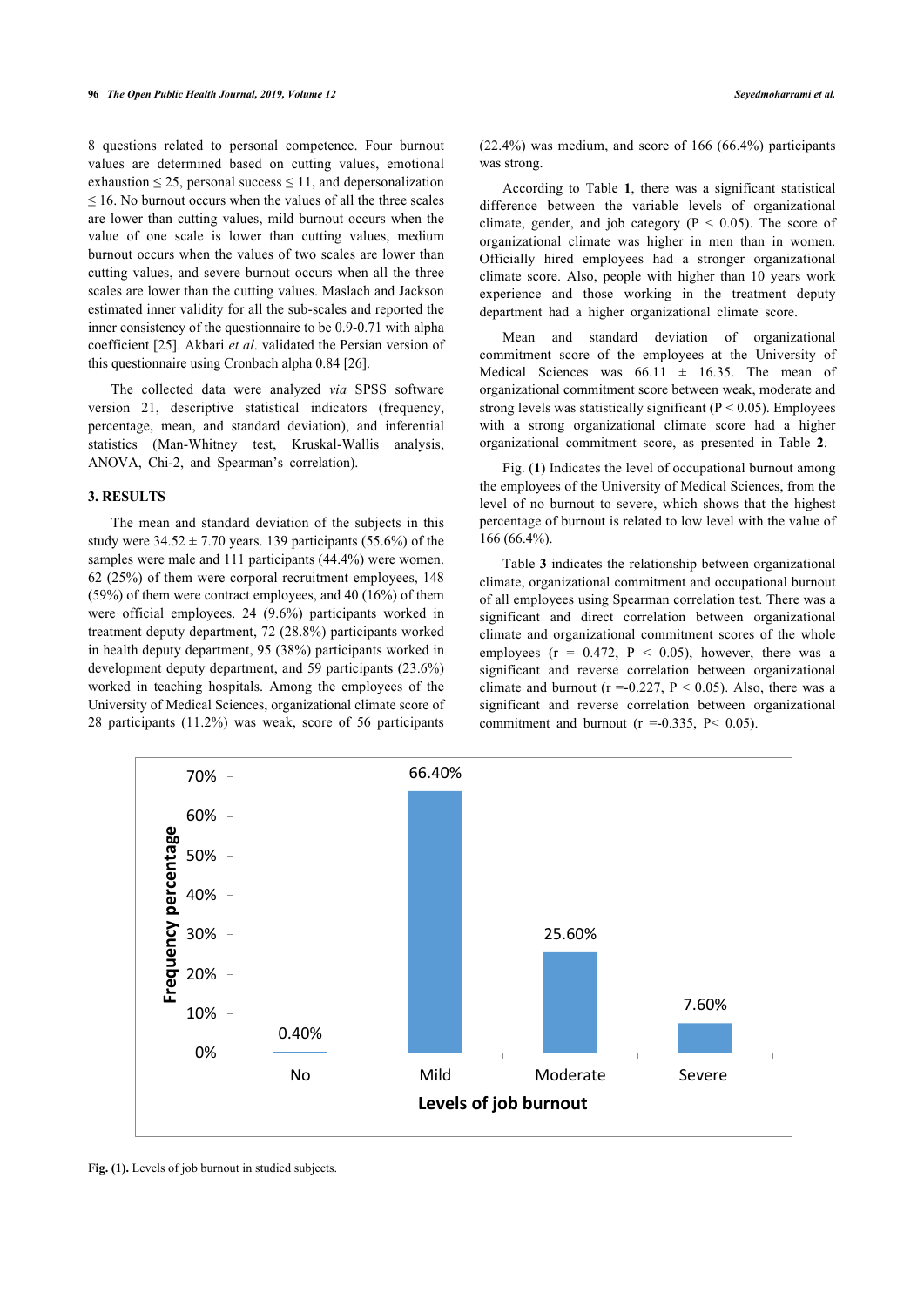| Variable        |                             | Organizational Climate n(%) |               |          |                   |                 |
|-----------------|-----------------------------|-----------------------------|---------------|----------|-------------------|-----------------|
|                 |                             | Weak                        | <b>Medium</b> | Strong   | Test              | <i>p</i> -value |
| Gender          | Female                      | 19(17.1)                    | 25(22.5)      | 76(60.4) | $5.49^{a}$        | 0.013           |
|                 | Male                        | 9(6.5)                      | 31(22.3)      | 99(71.2) |                   |                 |
| Employment type | Corporate                   | 13(21)                      | 8(12.9)       | 41(66.1) | 1.31 <sup>b</sup> | 0.517           |
|                 | Contracted                  | 13(8.8)                     | 39(26.4)      | 96(64.9) |                   |                 |
|                 | Official                    | 2(5)                        | 9(22.5)       | 29(72.5) |                   |                 |
| Work experience | $<$ 5 years                 | 12(16)                      | 20(26.7)      | 43(57.3) |                   |                 |
|                 | $5-10$ years                | 7(14.6)                     | 5(10.4)       | 36(75)   | $4.46^{b}$        | 0.107           |
|                 | $>10$ years                 | 9(7.1)                      | 31(24.4)      | 87(68.5) |                   |                 |
|                 | Treatment deputy            | 0(0)                        | 3(12.5)       | 21(87.5) |                   |                 |
| Unit of work    | Health department           | 9(12.5)                     | 21(29.5)      | 42(58.3) | $8.89^{b}$        |                 |
|                 | Development deputy          | 9(9.5)                      | 19(20)        | 67(70.5) |                   | 0.031           |
|                 | <b>Educational</b> hospital | 10(16.9)                    | 13(22)        | 36(61.1) |                   |                 |

# <span id="page-3-0"></span>**Table 1. Organizational climate score based on demographic variables in studied subjects (n= 250).**

\*Statistical Test, <sup>a</sup>Mann-Whitney Test, <sup>b</sup>Kruskal-Wallis Test.

# <span id="page-3-1"></span>**Table 2. The relationship between organizational climate and organizational commitment in studied subjects.**

| <b>Organizational climate</b> | n   | <b>Organizational Commitment Score</b> | <b>Statistical Test</b> | <i>p</i> -value |
|-------------------------------|-----|----------------------------------------|-------------------------|-----------------|
| Weak                          | 28  | $48.84 \pm 13.73$                      |                         |                 |
| Medium                        | 56  | $61.9 \pm 18.51$                       | $57.55^{\circ}$         | < 0.001         |
| Strong                        | 166 | $70.44 \pm 13.52$                      |                         |                 |

 $\overline{C}$ One way-ANOVA.

# <span id="page-3-2"></span>**Table 3. The relationship between organizational climate, organizational commitment and job burnout using spearman correlation test.**

| Variable                  | <b>Statistical Test</b> | <b>Organizational Climate</b> | <b>Organizational Commitment</b> | <b>Job Burnout</b> |
|---------------------------|-------------------------|-------------------------------|----------------------------------|--------------------|
| Organizational Climate    |                         |                               |                                  |                    |
|                           | <i>p</i> -value         |                               | -                                |                    |
|                           |                         | 0.472                         |                                  |                    |
| Organizational Commitment | <i>p</i> -value         | < 0.001                       |                                  |                    |
| Job Burnout               |                         | $-0.227$                      | $-0.335$                         |                    |
|                           | <i>p</i> -value         | < 0.001                       | < 0.001                          |                    |

\*Correlation is significant at the 0.01 level.

# **4. DISCUSSION**

One of the most important factors in the modern world of business is human resources of organizations. In this regard, organizational climate is undoubtedly one of the factors that increases the value of employees to the organization [[27](#page-6-3)]. On the other hand, positive and excellent organizational climate has a significant impact on the performance of Human Resources Management (HRM) and can encourage employees to identify shortcomings and make them more hard working [[28\]](#page-6-4). In this study, organizational climate value was medium (22.4%) and high (66.4%) among employees. An examination of organizational climate shows that university employees feel good about their work environment. The results of Dargahi *et al*. indicated that each organization has its own unique climate, which, if consistent with employees' goals, roles and expectations, are evaluated positively by them[[29\]](#page-6-5). People who are more compatible with the organization are more motivated and have more chances to promote to higher

positions and have deeper participation in organization affairs [[28](#page-6-4)]. Helping to solve work environment problems, respecting each other, providing a suitable environment for creativity and initiative and support for managers can help to create a suitable climate for office systems [[20\]](#page-5-19). In addition to the expertise, organizational characteristics and size can have a major impact on organizational climate [[28\]](#page-6-4). Managers have recognized the importance of organizational climate in this organization, but they have to work harder to achieve a more desirable situation.

Here, men had better organizational climate score than women. Official employees had a stronger organizational climate score. Also, employees with a high work experience had a higher organizational climate score. In the study of Suki *et al*. employees' gender had no effect on their perceptions of working conditions, and men and women had similar job satisfaction[[30](#page-6-6)]. Women have different expectations from men, and each society has its own culture. The reported results of Noordin showed that employees of a private company had a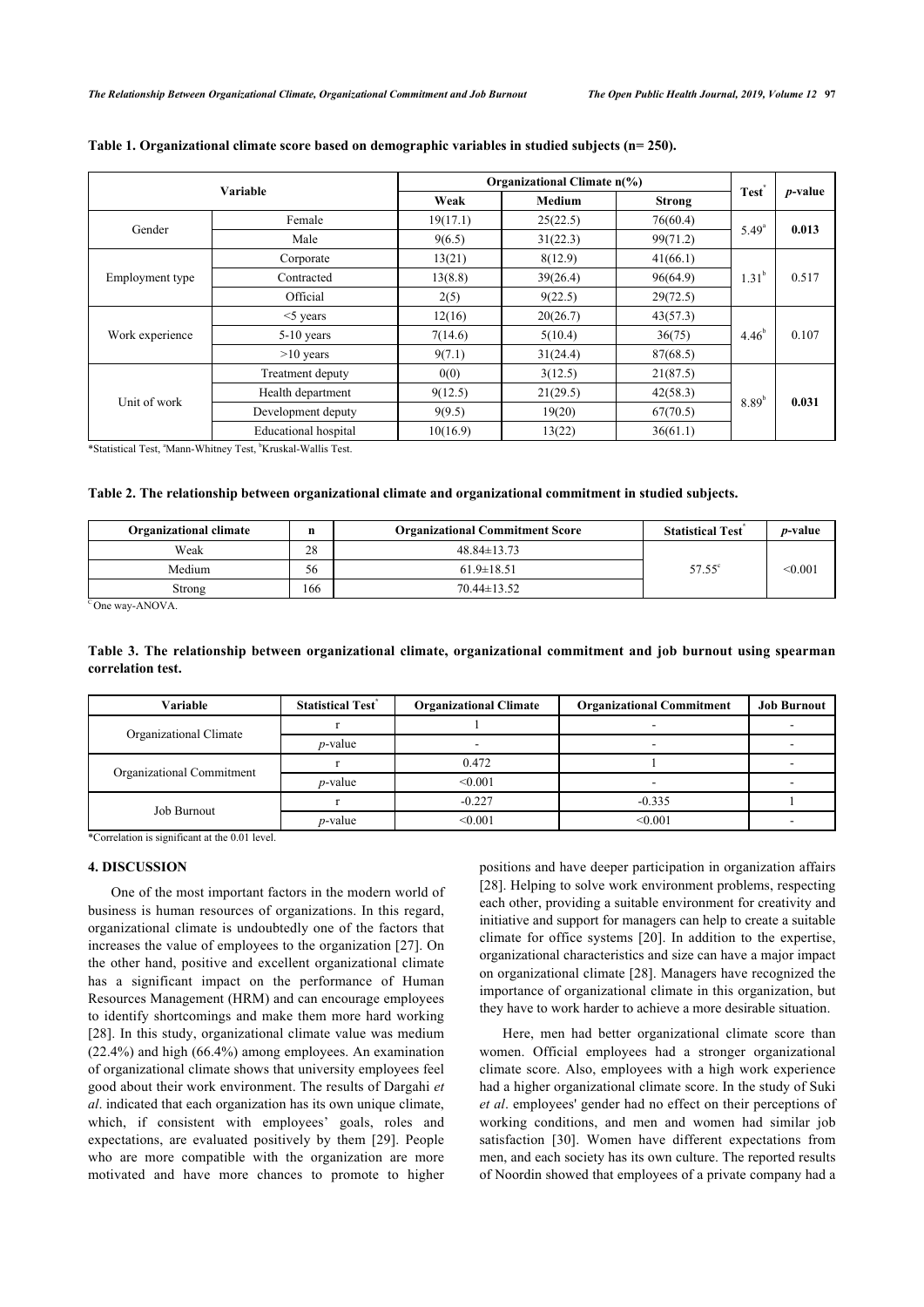poor organizational climate score [\[31](#page-6-7)]. The conditions of employment and occupational safety of individuals may be influential factors in the high organizational climate score.

Organizational commitment has attracted many researchers over the past three decades, and organizational managers who are eager to improve productivity have paid more attention to this issue [[32\]](#page-6-8). In this study, the mean score of organizational commitment of employees was 66.11. Previous studies have shown that organizational commitment has a major impact on the success of an organization[[30](#page-6-6)]. Because a committed employee who identifies the organizational goals and values has a greater willingness to join the organization and is willing to show more organizational citizenship behavior. On the other hand, they consider their employees as part of the organization and accept almost any kind of job assignment to be able to work for the organization.

According to the results of this study, employees with higher organizational climate score had higher organizational commitment score. It was observed that people with a high professional background and official employment had a stronger organizational climate scores, so as higher organizational commitment scores. In the study of Gemlik *et al.* personnel with higher work experience had a greater commitment to the organization [[27](#page-6-3)]. According to Grover *et al*. age and work experience had a significant impact on job satisfaction and commitment of individuals [[16](#page-5-15)]. People who have been working for a long time in an organization may lose their confidence, after which the feeling will increase the level of commitment of people and cause them to stay in the same organization to maintain their status [[33\]](#page-6-9). On the other hand, in the study of Marmaya *et al.* individuals with higher commitment to their organizations experience more stress than those with less commitment [[18\]](#page-5-17).

There was a direct and significant relationship between organizational climate and organizational commitment of employees, in other words, as the organizational climate of the employees increases, organizational commitment increases as well. The significant relationship between organizational climate and commitment was consistent with the reported results of Delgoshaie *et al.* [[34\]](#page-6-10). In clarifying the abovementioned explanation, we can point to Dessler's viewpoint. Dessler's studies indicate that, in order to increase motivation and spirituality, employees' needs should be provided in the organizational climate, and only those managers can address the needs of employees and increase their commitment toward the organization that create an appropriate organizational climate and within the organization [[35\]](#page-6-4). Awareness of managers from this positive relationship can lead to application of system management to find ways to reduce the chance of absenteeism and minimize other negative aspects at work. Studies have indicated that creating a better organizational climate is one of the key factors in increasing job satisfaction and employee efficiency, preventing loss of talent, and reducing job stress [[28](#page-6-4)]. In the study of Noordin *et al.* organizational commitment of the employees was low. Because employees were not happy with their salaries and benefits and felt that they would not be properly rewarded for their performance [[31\]](#page-6-7). Therefore, enough salaries and benefits can ensure productivity and reduce absenteeism and stress.

In the present study, there was a reverse relationship between organizational commitment score and occupational burnout in the employees, in other words, the higher the organizational commitment score, the lower the burnout rate. The results of this study are consistent with the results of studies by Marmaya *et al.* and El-Demerdash *et al.* [[18,](#page-5-17) [33](#page-6-9)]. An analysis of the information about determining the burnout rate of the personnel showed that there was almost an amount of burnout among all the employees at the university. The highest level of burnout was related to mild level (66%), moderate level (25%) and then severe level (8%). Employees are subject to multiple stresses due to the nature of their jobs. High workload, shortage of human resource, time pressure, high expectations of customers, low level of work and lack of incentive system, introduction of new systems into old system, and lack of timely training of people about them are among the main causes of employee burnout [\[20](#page-5-19), [27](#page-6-3), [30\]](#page-6-6). In the study of Bozorgi *et al.* emergency medical staff had different levels of burnout [[13\]](#page-5-12). El-Demerdash *et al.* also reported that two thirds of nursing employees had a high level of burnout, which was related to the time spent in direct contact with the patient [\[33](#page-6-9)]. The results of Nagar *et al*. showed that burnout was recognized as a serious concern among employees, and those who had more burnout indicated lower job satisfaction [\[37](#page-6-6)]. There was a reverse relationship between organizational climate and burnout of employees. In other words, the higher the level of organizational climate, the lower the burnout rate. Moderate and severe occupational burnout among employees with low level of organizational climate was reduced up to 57.1%, among employees with moderate level of organizational climate up to 48.2%, and among employees with strong level of organizational climate up to 24%. According to the results of this study, people with higher work experience had a stronger organizational climate, and high occupational burnout could be attributed to employees with low work experience. The results of several previous studies showed that by increasing age and work experience, burnout was reduced [\[36](#page-6-11), [37](#page-6-6)]. Perhaps aging increases the experience of individuals in dealing with occupational issues, and higher work experience helps people recognize the nature of their work and the environment, on the other hand, expectations of individuals in the early years of their work lead to organizational burnout [[33](#page-6-9)]. In this regard, meeting expectations of employees at any level can increase job satisfaction [\[30](#page-6-6)].

The results of this research have implications for the management of healthcare institutions as employee job burnout may have important outputs for the organization. Burnout can also result in decreased employee involvement with the job and decreased job satisfaction. Since health workers are a valuable resource to health care centers, organizational managers should consider administrative and organizational issues such as job satisfaction, organizational commitment, trust and organizational support, appropriate systems for management, leadership and implementation of the rules, and positive relationships between different departments and working groups. In explaining this concept, issues such as employee participation in decision making, democratic administrative mentality, employee encouragement, open and fair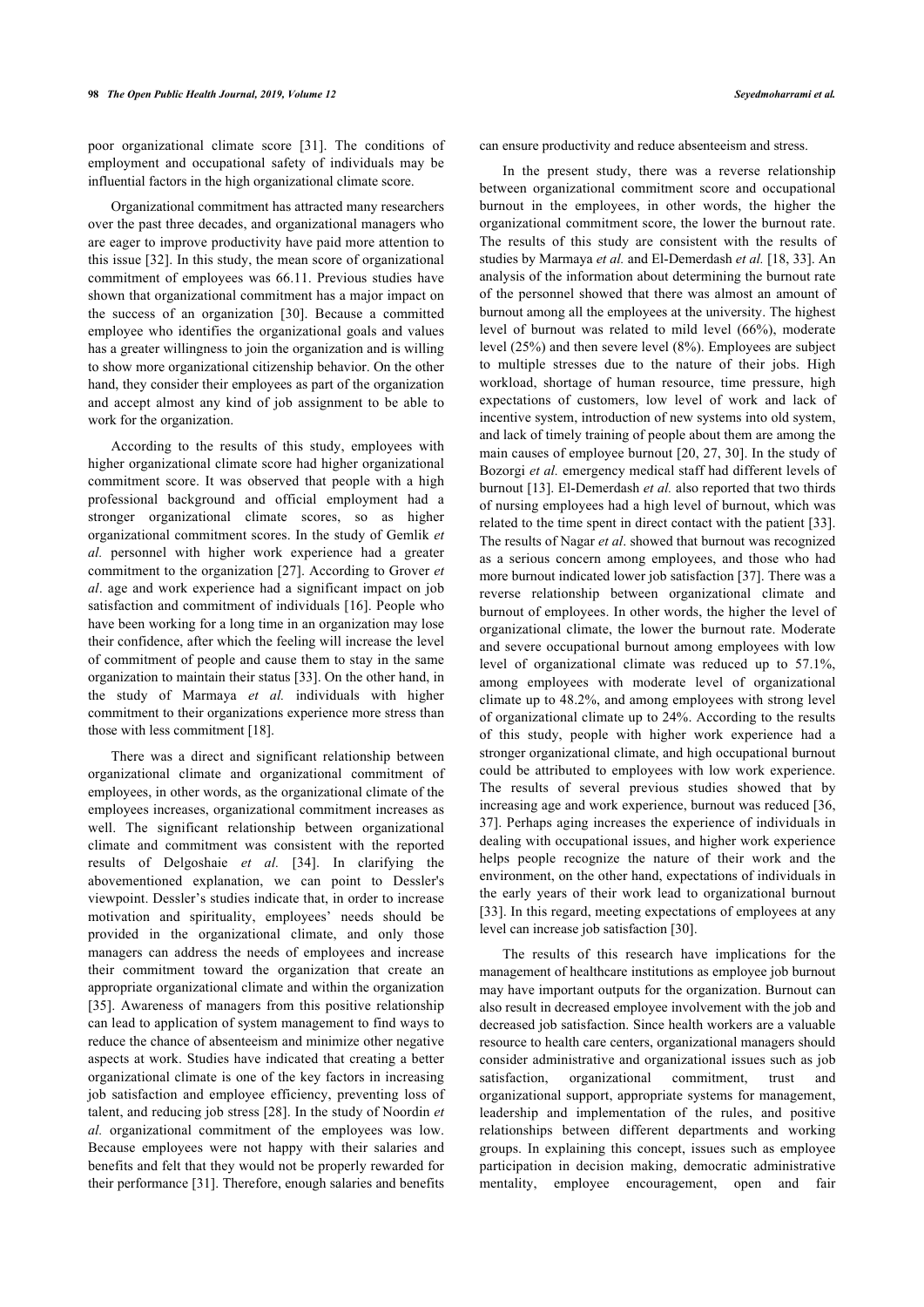<span id="page-5-2"></span><span id="page-5-1"></span>management, and prioritization of employees' needs are important[[32](#page-6-8)]. Regarding occupational burnout of the employees in this study, managers should take this issue seriously and regularly evaluate the nature and form of job satisfaction and organizational trust, and then apply appropriate measures to improve them, until the quality of service delivery is maximized.

<span id="page-5-5"></span><span id="page-5-4"></span><span id="page-5-3"></span>The limitations of this study are that it was conducted at the level of a city on employees of an organization with a cross-sectional method and participants also completed the questionnaires to show their free and honest feelings; however, it was not assured that the respondents had answered all the items honestly although they were provided with clear instructions before and after their completion.

<span id="page-5-7"></span><span id="page-5-6"></span>It is recommended that in future studies, topics including occupational stress, mental fatigue and chronic illness of health workers be investigated. Likewise, influential variables such as family issues, financial status and living environment, managerial support, job security and differences between governmental and private sectors should be examined.

#### <span id="page-5-9"></span><span id="page-5-8"></span>**CONCLUSION**

<span id="page-5-10"></span>Based on the results, the employees showed a high degree of burnout despite their organizational climate and commitment, and their burnout status needs to be further improved. Regarding different levels of occupational burnout in the employees and its consequences for the quality of service delivery, managers can take meditative and preventive strategies to address this phenomenon.

# <span id="page-5-12"></span><span id="page-5-11"></span>**ETHICS APPROVAL AND CONSENT TO PARTCIPATE**

<span id="page-5-13"></span>This study is based on a research project approved by the Ethics Committee of Torbat Heydariyeh University of Medical Sciences (IR.THUMS.REC.57.1394.57).

# <span id="page-5-14"></span>**HUMAN AND ANIMAL RIGHTS**

<span id="page-5-15"></span>No animals were used in this research. All human research procedures followed were in accordance with the ethical standards of the committee responsible for human experimentation (institutional and national), and with the Helsinki Declaration of 1975, as revised in 2013.

# <span id="page-5-17"></span><span id="page-5-16"></span>**CONSENT FOR PUBLICATION**

Not applicable.

# <span id="page-5-18"></span>**CONFLICT OF INTEREST**

The authors declare that there is no conflict of interest, financial or otherwise.

# <span id="page-5-19"></span>**ACKNOWLEDGEMENTS**

<span id="page-5-20"></span>The authors would like to thank all subjects who cooperated in the implementation of the research.

# <span id="page-5-22"></span><span id="page-5-21"></span><span id="page-5-0"></span>**REFERENCES**

[1] Nopasand SM, Malekakhlagh A, Kavemoghadam SH. Examine the relationship between organizational climate and organizational commitment with regard to job satisfaction. International Conference on Management. 1-16.

- [2] Dargahi H, Musavi M, Shaham G. Organizational climate of hospitals at Tehran university of medical sciences. J Health Adm 2013; 15(50): 31-40.
- [3] Hunter EM, Perry SJ, Currall SC. Inside multi-disciplinary science and engineering research centers: The impact of organizational climate on invention disclosures and patents. Res Policy 2011; 40(9): 1226-39.
- [4] Pourezzat AA, Ehsani MN, Yazdani HR, Faez K. Comparative Analyze of the Impact of Several Dimensions of Organizational Justice on Organizational Climate and Organizational Loyalty: (A Research on an IT Based Organization) 2013.
- [5] Sabeti Z. The relationship between organizational climate and morale of teachers in primary schools in Qom. 2000.
- [6] Barzoki AS. asghari J. The relationship between organizational socialization and organizational commitment in Kurdistan Province Gas Company. J Change Manag 2010; 2(3): 109-27.
- [7] Shaemi A. asghari J. The relationship between organizational socialization and organizational commitment in Kurdistan Province Gas Company. J Manag Res 2010; 2(3): 109-27.
- [8] Beiginia AR, Sardari A, Ashourizadeh A. Study of the realthionship between individual and organization values with of employees organization commitment (Case study: Al-Mahdi aluminium company in hormozgan province). Management Researches in Iran 2013; 17: 19-42.
- [9] Ng TW, Butts MM, Vandenberg RJ, DeJoy DM, Wilson MG. Effects of management communication, opportunity for learning, and work schedule flexibility on organizational commitment. J Vocat Behav 2006; 68(3): 474-89.
- [10] Ouyang Y-O, Zhou W-B, Ou H. The impact of psychological empowerment and organisational commitment on Chinese nurses' job satisfaction. Contemp Nurse 2015; 50(1): 80-91. [PMID: [26060889\]](http://www.ncbi.nlm.nih.gov/pubmed/26060889)
- [11] Guan S, Xiaerfuding X, Ning L, *et al.* Effect of Job Strain on Job Burnout, Mental Fatigue and Chronic Diseases among Civil Servants in the Xinjiang Uygur Autonomous Region of China. Int J Environ Res Public Health 2017; 14(8): 872. [PMID: [28771199\]](http://www.ncbi.nlm.nih.gov/pubmed/28771199)
- [12] Zheng W, Yang B, McLean GN. Linking organizational culture, structure, strategy, and organizational effectiveness: Mediating role of knowledge management. J Bus Res 2010; 63(7): 763-71.
- [13] Bozorgi F, Laali A. Prevalence and factors associated with burnout in emergency medical workers in Mazandaran University of Medical Sciences. Majallah-i Danishgah-i Ulum-i Pizishki-i Mazandaran 2014;  $24(112)$ : 2-7
- [14] Glisson C, Green P. Organizational climate, services, and outcomes in child welfare systems. Child Abuse Negl 2011; 35(8): 582-91. [PMID: [21855998\]](http://www.ncbi.nlm.nih.gov/pubmed/21855998)
- [15] Zohar D, Luria G. Climate as a social-cognitive construction of supervisory safety practices: scripts as proxy of behavior patterns. J Appl Psychol 2004; 89(2): 322-33. [PMID: [15065978\]](http://www.ncbi.nlm.nih.gov/pubmed/15065978)
- [16] Grover H, Wahee SJ. Study on factors influencing job satisfaction of employees in Delhi/NCR. International Journal of Business Management. Special Issue on Role of Statistics in Management and Allied Sciences 2013; 3(2): 101-12.
- [17] Usman M, Raja NS. Impact of job burnout on organizational commitment of public and private sectors: A comparative study. Middle East J Sci Res 2013; 18(11): 1584-91.
- [18] Bte Marmaya NH, Hitam M, Zawawi N, Jody JM, Eds. Organizational commitment and job burnout among employees in Malaysia. Proc Intl Conf on Bus and Econs Res 2011.
- [19] Koohi Rostamkalaee Z, Tol A, Akbari Haghighi F, Rahimi Froshani A, Pourreza A. Assessing the Relation Between Organizational Climate Components with Organizational Commitment Components Among Nurses in Selected Hospitals of TUMS. Health Syst Res 2013; 9(7): 731-40.
- [20] Bigdeli Z, Momeni E, Ghanbari Mehrniyat K. An investigation of the relationship between organizational atmosphere with job burnout and job satisfaction of ahvaz academic librarians. Sci J Manage Syst 2017; 2(4): 83-92.
- [21] Sussman L, Deep S. The communication experience in human relations. USA: South-Western Publishing 1989.
- [22] Foladvand K. The relationship between organizational climate and the mental health of hospital workers in Ilam State Hospitals. J Ilam Uni Med Sci 2007; 15(1): 44-50.
- [23] Mowday RT, Steers RM, Porter LW. The measurement of